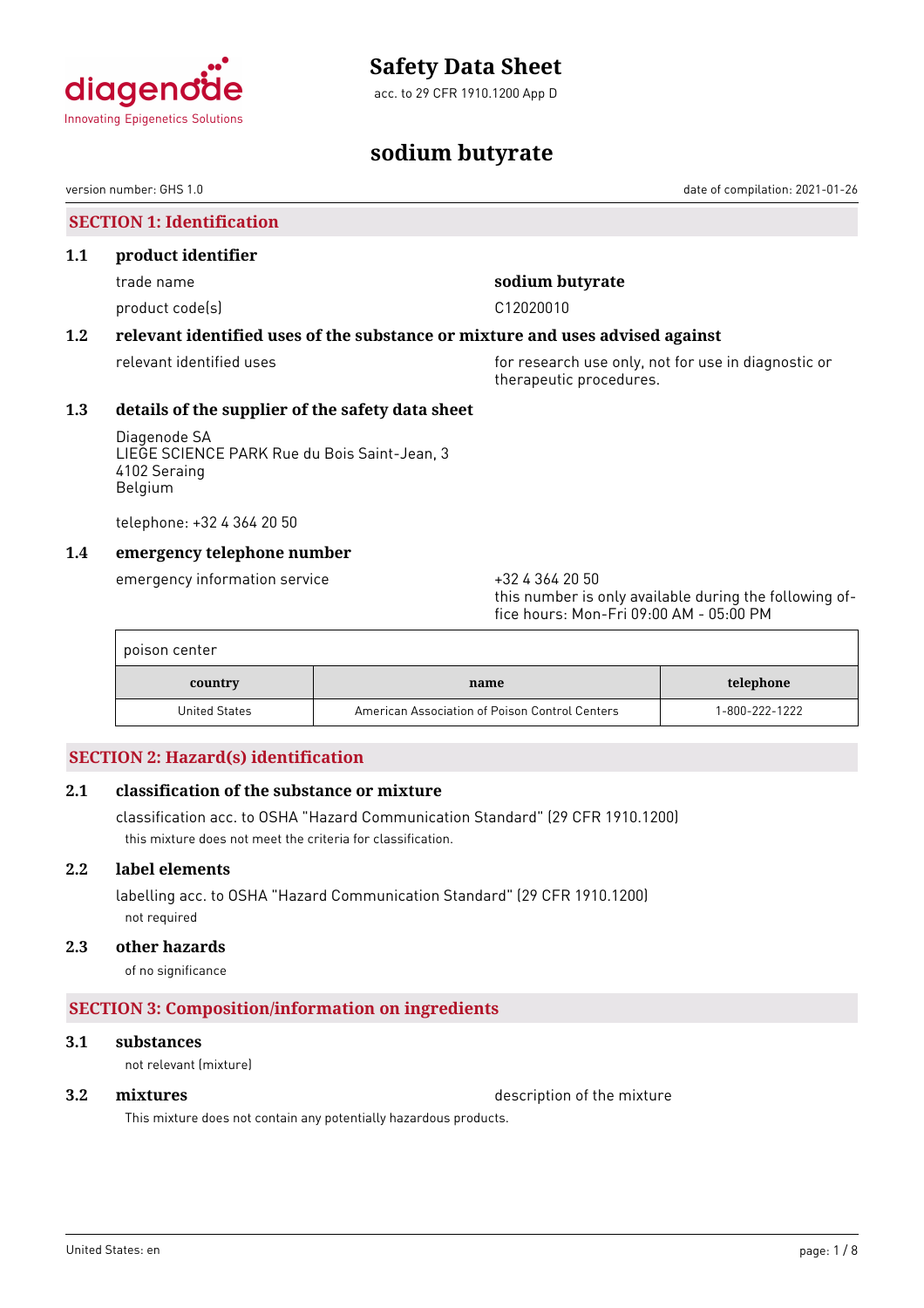

acc. to 29 CFR 1910.1200 App D

# **sodium butyrate**

version number: GHS 1.0 date of compilation: 2021-01-26

### **SECTION 4: First-aid measures**

#### **4.1 description of first-aid measures**

#### general notes

do not leave affected person unattended. remove victim out of the danger area. keep affected person warm, still and covered. take off immediately all contaminated clothing. in all cases of doubt, or when symptoms persist, seek medical advice. in case of unconsciousness place person in the recovery position. Never give anything by mouth.

#### following inhalation

if breathing is irregular or stopped, immediately seek medical assistance and start first aid actions. provide fresh air.

#### following skin contact

wash with plenty of soap and water.

#### following eye contact

remove contact lenses, if present and easy to do. Continue rinsing. irrigate copiously with clean, fresh water for at least 10 minutes, holding the eyelids apart.

#### following ingestion

rinse mouth with water (only if the person is conscious). do NOT induce vomiting.

### **4.2 most important symptoms and effects, both acute and delayed**

symptoms and effects are not known to date.

#### **4.3 indication of any immediate medical attention and special treatment needed**

none

### **SECTION 5: Fire-fighting measures**

#### **5.1 extinguishing media**

suitable extinguishing media water spray, BC-powder, carbon dioxide (CO2)

unsuitable extinguishing media water jet

#### **5.2 special hazards arising from the substance or mixture**

#### hazardous combustion products

carbon monoxide (CO), carbon dioxide (CO2)

#### **5.3 advice for firefighters**

in case of fire and/or explosion do not breathe fumes. coordinate firefighting measures to the fire surroundings. do not allow firefighting water to enter drains or water courses. collect contaminated firefighting water separately. fight fire with normal precautions from a reasonable distance.

#### **SECTION 6: Accidental release measures**

#### **6.1 personal precautions, protective equipment and emergency procedures**

for non-emergency personnel

remove persons to safety.

for emergency responders

wear breathing apparatus if exposed to vapors/dust/aerosols/gases.

### **6.2 environmental precautions**

keep away from drains, surface and ground water. retain contaminated washing water and dispose of it.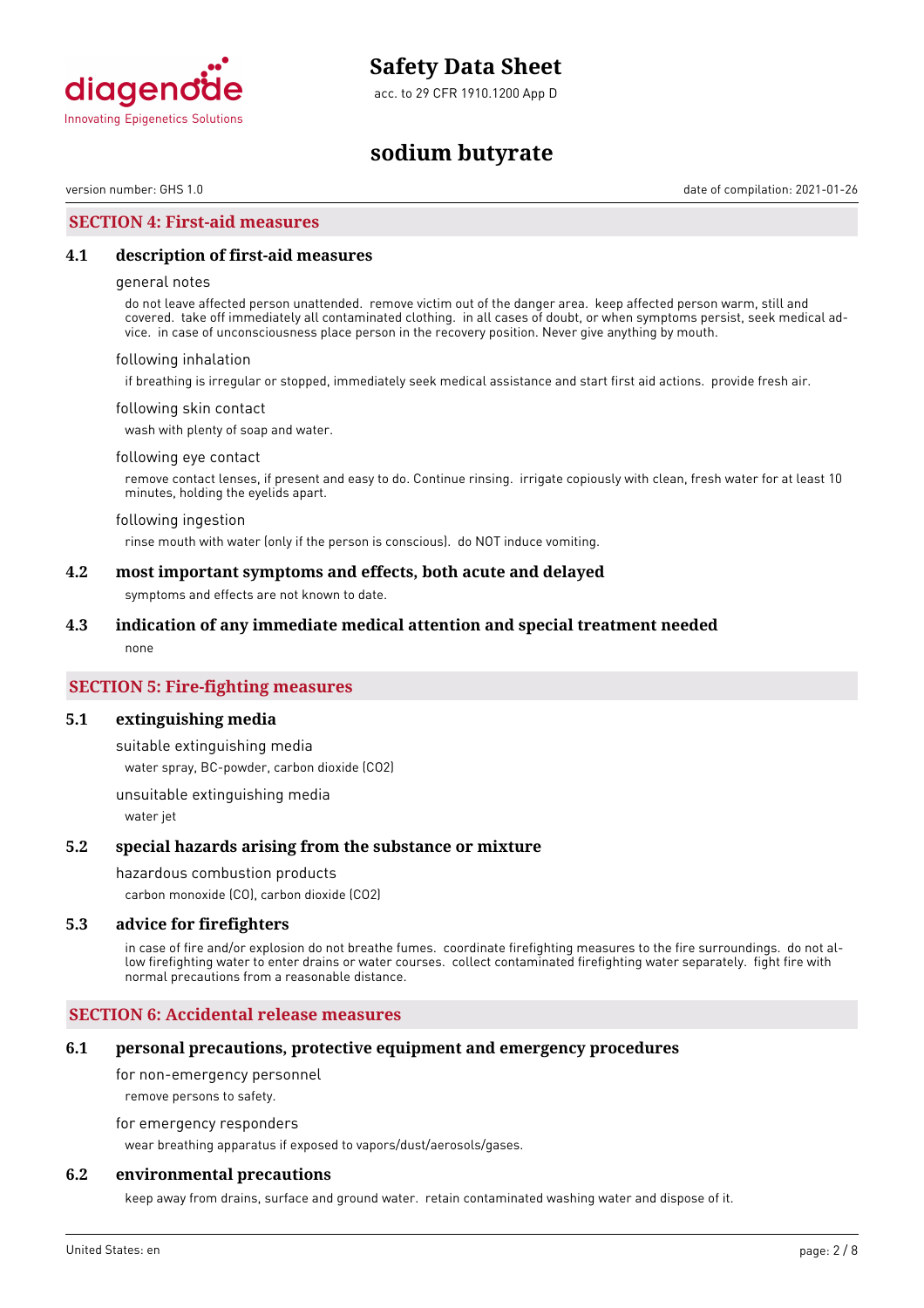acc. to 29 CFR 1910.1200 App D



# **sodium butyrate**

version number: GHS 1.0 date of compilation: 2021-01-26

# **6.3 methods and material for containment and cleaning up**

advice on how to contain a spill

covering of drains

advice on how to clean up a spill

wipe up with absorbent material (e.g. cloth, fleece). collect spillage: sawdust, kieselgur (diatomite), sand, universal binder

appropriate containment techniques use of adsorbent materials.

other information relating to spills and releases

place in appropriate containers for disposal. ventilate affected area.

### **6.4 reference to other sections**

hazardous combustion products: see section 5. personal protective equipment: see section 8. incompatible materials: see section 10. disposal considerations: see section 13.

# **SECTION 7: Handling and storage**

# **7.1 precautions for safe handling**

recommendations

- measures to prevent fire as well as aerosol and dust generation use local and general ventilation. use only in well-ventilated areas.

advice on general occupational hygiene

wash hands after use. do not eat, drink and smoke in work areas. remove contaminated clothing and protective equipment before entering eating areas. never keep food or drink in the vicinity of chemicals. never place chemicals in containers that are normally used for food or drink. keep away from food, drink and animal feedingstuffs.

# **7.2 conditions for safe storage, including any incompatibilities**

control of the effects

protect against external exposure, such as

frost

# **7.3 specific end use(s)**

see section 16 for a general overview.

# **SECTION 8: Exposure controls/personal protection**

#### **8.1 control parameters**

this information is not available.

### **8.2 exposure controls**

appropriate engineering controls

general ventilation.

individual protection measures (personal protective equipment)

eye/face protection

wear eye/face protection.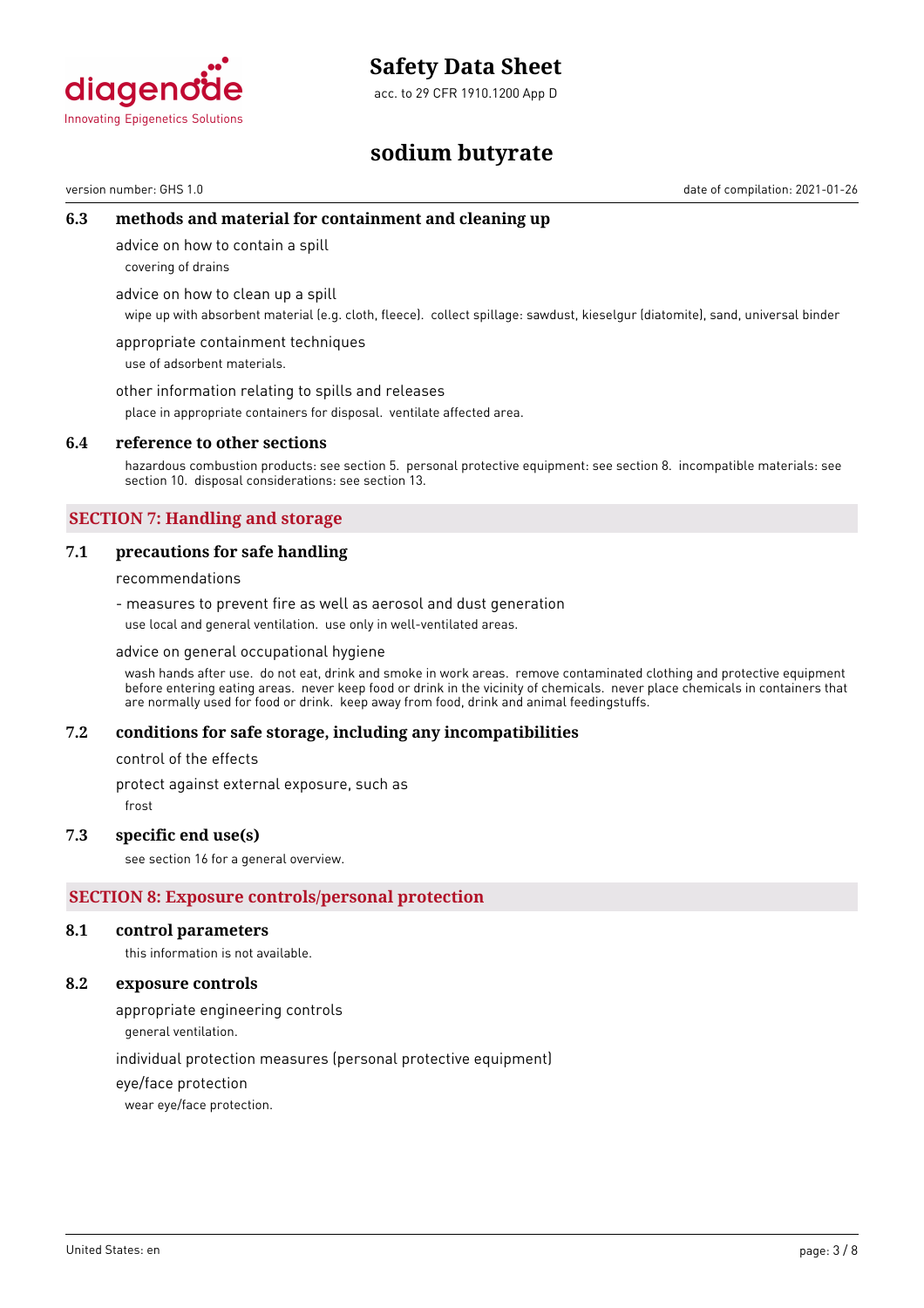

acc. to 29 CFR 1910.1200 App D

# **sodium butyrate**

version number: GHS 1.0 date of compilation: 2021-01-26

- skin protection
- hand protection

wear suitable gloves. chemical protection gloves are suitable, which are tested according to EN 374. check leak-tightness/ impermeability prior to use. in the case of wanting to use the gloves again, clean them before taking off and air them well. for special purposes, it is recommended to check the resistance to chemicals of the protective gloves mentioned above together with the supplier of these gloves.

#### - other protection measures

take recovery periods for skin regeneration. preventive skin protection (barrier creams/ointments) is recommended. wash hands thoroughly after handling.

#### respiratory protection

in case of inadequate ventilation wear respiratory protection.

environmental exposure controls

use appropriate container to avoid environmental contamination. keep away from drains, surface and ground water.

# **SECTION 9: Physical and chemical properties**

# **9.1 information on basic physical and chemical properties**

#### **appearance**

| $^\mathrm{+}$ physical state | liquid    |
|------------------------------|-----------|
| color                        | colorless |
| odor                         | pungent   |

### **other safety parameters**

| pH (value)                              | not determined                                |
|-----------------------------------------|-----------------------------------------------|
| melting point/freezing point            | not determined                                |
| initial boiling point and boiling range | not determined                                |
| flash point                             | not determined                                |
| evaporation rate                        | not determined                                |
| flammability (solid, gas)               | not relevant, (fluid)                         |
| vapor pressure                          | not determined                                |
| density                                 | not determined                                |
| vapor density                           | this information is not available             |
| relative density                        | information on this property is not available |
| solubility(ies)                         | not determined                                |
| partition coefficient                   |                                               |
| - n-octanol/water (log KOW)             | this information is not available             |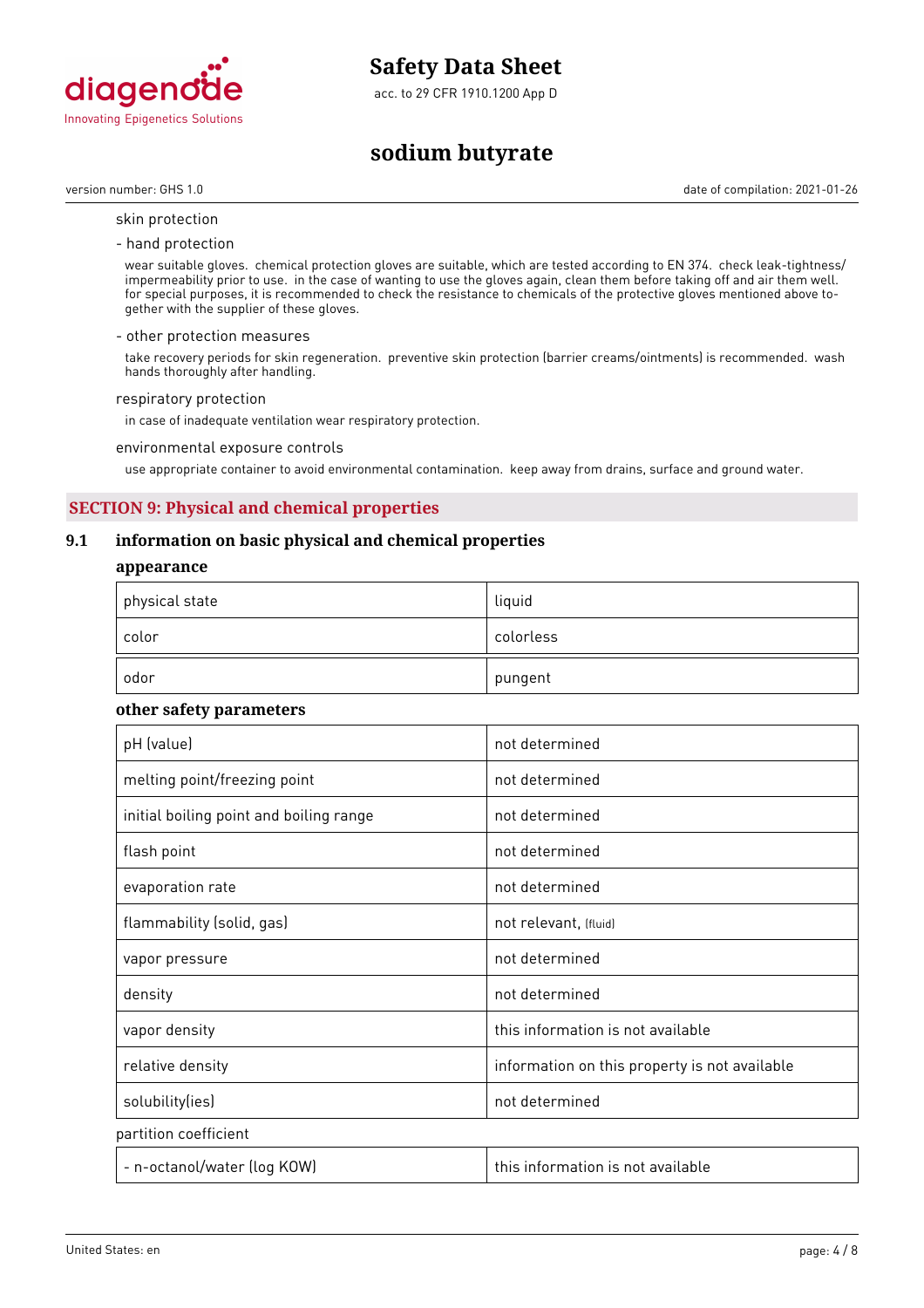

acc. to 29 CFR 1910.1200 App D

# **sodium butyrate**

version number: GHS 1.0 date of compilation: 2021-01-26

| oxidizing properties      | none           |
|---------------------------|----------------|
|                           |                |
| explosive properties      | none           |
| viscosity                 | not determined |
| auto-ignition temperature | not determined |

# **SECTION 10: Stability and reactivity**

#### **10.1 reactivity**

concerning incompatibility: see below "Conditions to avoid" and "Incompatible materials".

#### **10.2 chemical stability**

the material is stable under normal ambient and anticipated storage and handling conditions of temperature and pressure.

#### **10.3 possibility of hazardous reactions**

no known hazardous reactions.

#### **10.4 conditions to avoid**

there are no specific conditions known which have to be avoided.

#### **10.5 incompatible materials**

oxidizers

#### **10.6 hazardous decomposition products**

reasonably anticipated hazardous decomposition products produced as a result of use, storage, spill and heating are not known. hazardous combustion products: see section 5.

# **SECTION 11: Toxicological information**

#### **11.1 information on toxicological effects**

test data are not available for the complete mixture.

#### classification procedure

the method for classification of the mixture is based on ingredients of the mixture (additivity formula).

### **classification acc. to OSHA "Hazard Communication Standard" (29 CFR 1910.1200)**

this mixture does not meet the criteria for classification.

#### acute toxicity

shall not be classified as acutely toxic.

#### skin corrosion/irritation

shall not be classified as corrosive/irritant to skin.

#### serious eye damage/eye irritation

shall not be classified as seriously damaging to the eye or eye irritant.

#### respiratory or skin sensitization

shall not be classified as a respiratory or skin sensitizer.

#### germ cell mutagenicity

shall not be classified as germ cell mutagenic.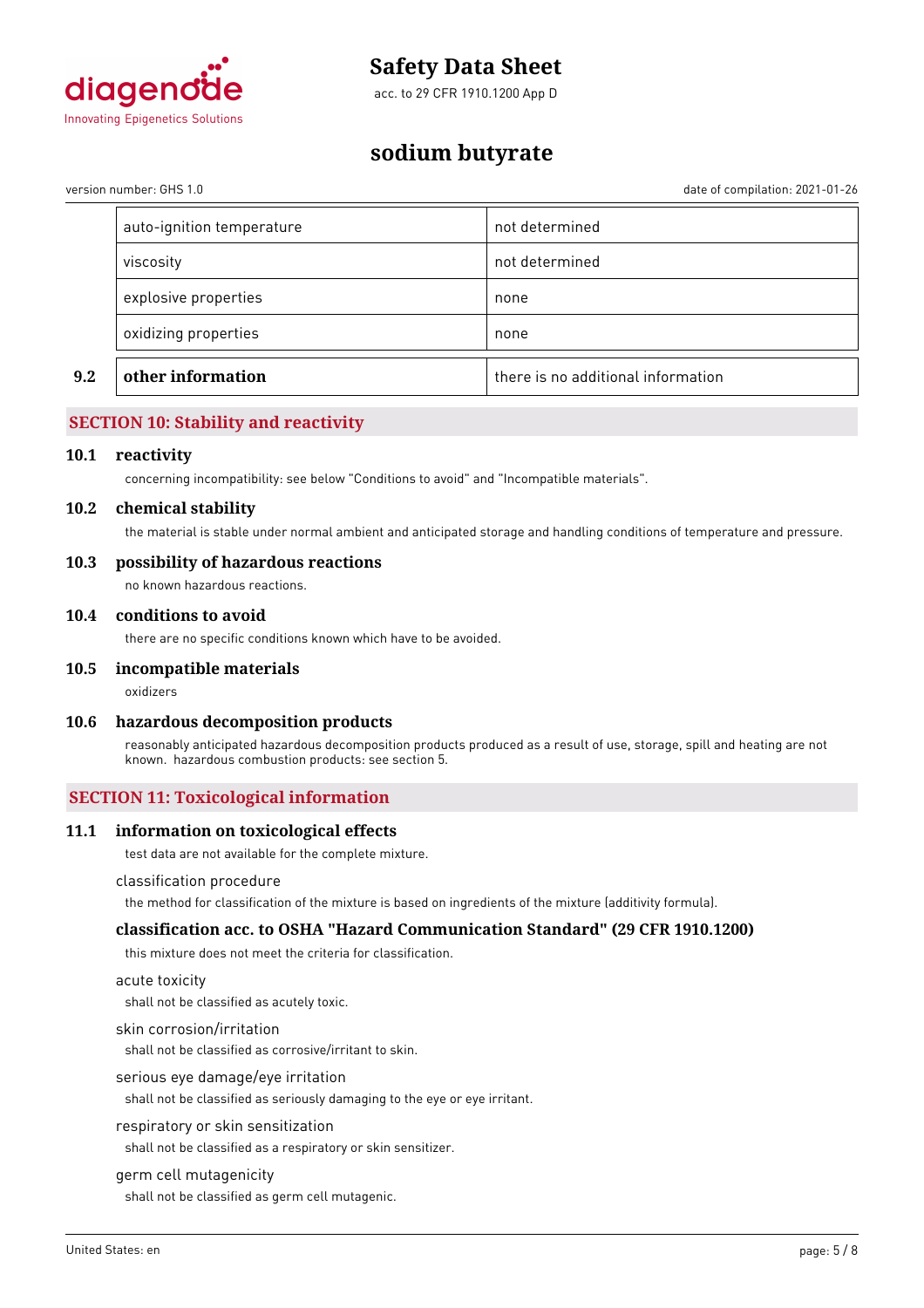

acc. to 29 CFR 1910.1200 App D

# **sodium butyrate**

#### carcinogenicity

shall not be classified as carcinogenic.

#### reproductive toxicity

shall not be classified as a reproductive toxicant.

#### specific target organ toxicity - single exposure

shall not be classified as a specific target organ toxicant (single exposure).

#### specific target organ toxicity - repeated exposure

shall not be classified as a specific target organ toxicant (repeated exposure).

#### aspiration hazard

shall not be classified as presenting an aspiration hazard.

#### **SECTION 12: Ecological information**

# **12.1 toxicity**

shall not be classified as hazardous to the aquatic environment.

#### **12.2 persistence and degradability**

data are not available.

#### **12.3 bioaccumulative potential**

data are not available.

#### **12.4 mobility in soil**

data are not available.

**12.5 results of PBT and vPvB assessment**

data are not available.

#### **12.6 endocrine disrupting properties**

information on this property is not available.

### **12.7 other adverse effects**

data are not available.

### **SECTION 13: Disposal considerations**

#### **13.1 waste treatment methods**

sewage disposal-relevant information

do not empty into drains. avoid release to the environment. Refer to special instructions/safety data sheets.

#### waste treatment of containers/packages

completely emptied packages can be recycled. handle contaminated packages in the same way as the substance itself.

#### **remarks**

please consider the relevant national or regional provisions. waste shall be separated into the categories that can be handled separately by the local or national waste management facilities.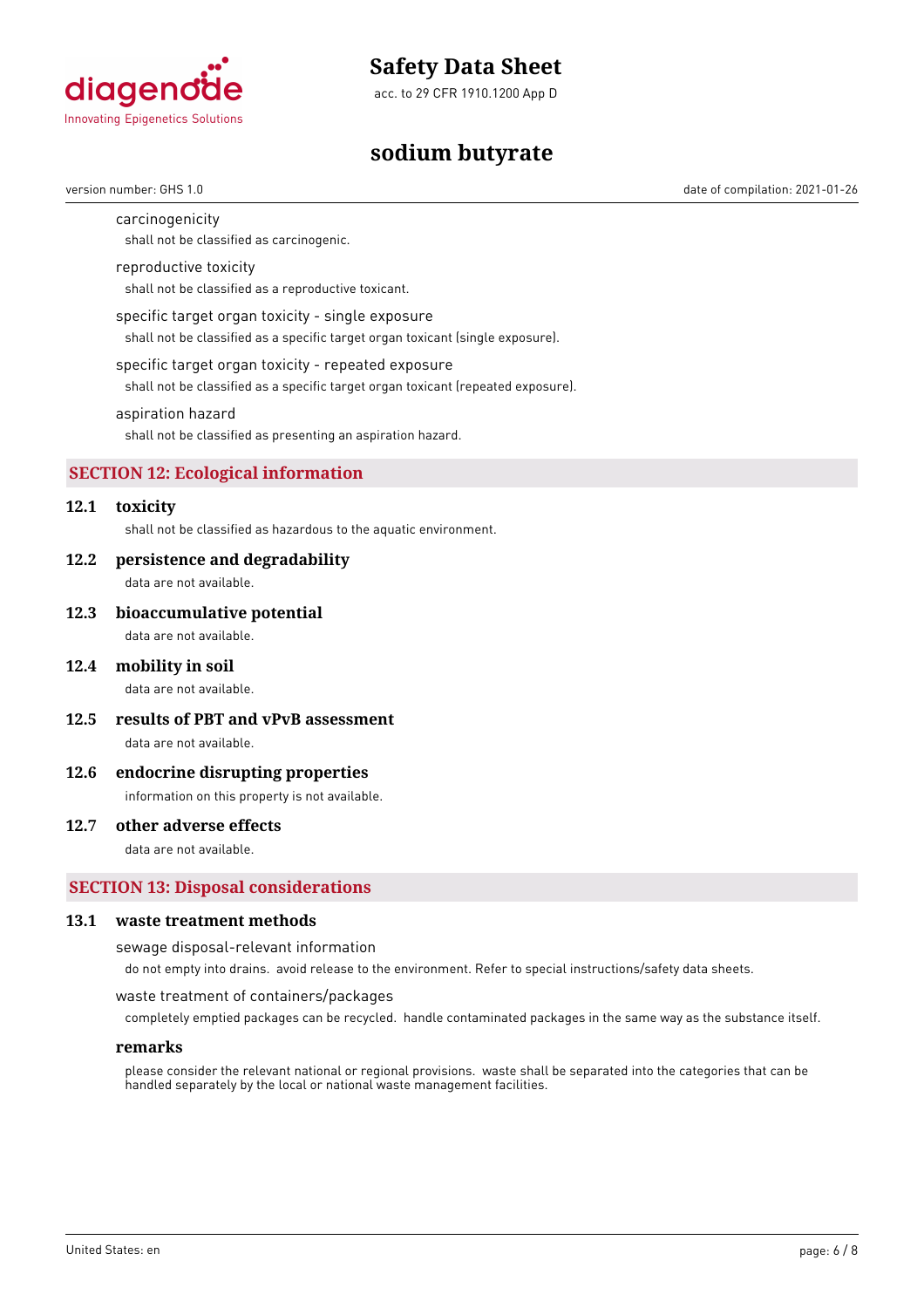

acc. to 29 CFR 1910.1200 App D



# **sodium butyrate**

date of compilation: 2021-01-26

| version number: GHS 1.0 |  |
|-------------------------|--|
|-------------------------|--|

|  | <b>SECTION 14: Transport information</b> |  |
|--|------------------------------------------|--|
|  |                                          |  |

- 
- **14.2 UN proper shipping name** not assigned
- **14.3 transport hazard class(es)** not assigned
- **14.4 packing group** not assigned
- 

**14.1 UN number 14.1 15.1 14.1 UN number not subject to transport regulations** 

**14.5 environmental hazards non-environmentally hazardous acc. to the danger**ous goods regulations

**14.6 special precautions for user** there is no additional information.

# **14.7 transport in bulk according to Annex II of MARPOL and the IBC Code**

the cargo is not intended to be carried in bulk.

# **Information for each of the UN Model Regulations**

**transport of dangerous goods by road or rail (49 CFR US DOT) - additional information** not subject to transport regulations.

**International Maritime Dangerous Goods Code (IMDG) - additional information** not subject to IMDG.

# **International Civil Aviation Organization (ICAO-IATA/DGR) - additional information** not subject to ICAO-IATA.

# **SECTION 15: Regulatory information**

# **15.1 safety, health and environmental regulations specific for the product in question**

# **industry or sector specific available guidance(s)**

# **NPCA-HMIS® III**

Hazardous Materials Identification System. American Coatings Association.

| category            | rating | description                                                                                                                                                   |
|---------------------|--------|---------------------------------------------------------------------------------------------------------------------------------------------------------------|
| Chronic             |        | none                                                                                                                                                          |
| Health              |        | no significant risk to health                                                                                                                                 |
| Flammability        |        | material that must be preheated before ignition can occur                                                                                                     |
| Physical hazard     |        | material that is normally stable, even under fire conditions, and will not react with water,<br>polymerize, decompose, condense, or self-react. Non-explosive |
| Personal protection |        |                                                                                                                                                               |

#### **NFPA® 704**

National Fire Protection Association: Standard System for the Identification of the Hazards of Materials for Emergency Response (United States).